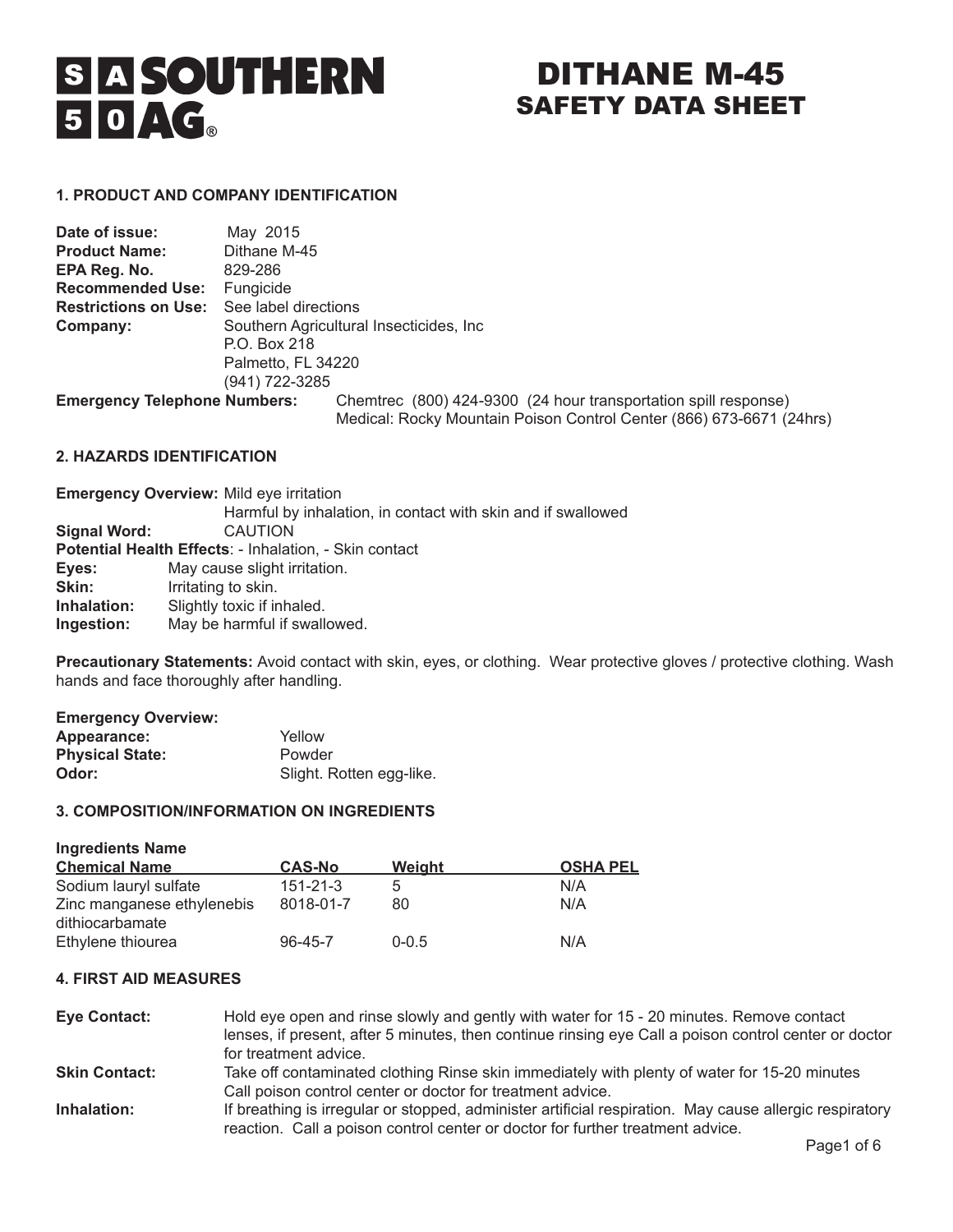Ingestion: Call a physician or poison control center immediately. May produce an allergic reaction. Do not induce vomiting unless told to do so by a poison control center or doctor. Never give anything by mouth to an unconscious person.

#### **5. FIRE-FIGHTING MEASURES**

#### **Flammable Explosive Properties**

| <b>Flash Point:</b>               | Not available                                                                                                                                                                                                                          |
|-----------------------------------|----------------------------------------------------------------------------------------------------------------------------------------------------------------------------------------------------------------------------------------|
| <b>Autoignition Temperature:</b>  | 152C                                                                                                                                                                                                                                   |
| <b>Flammability Limits in Air</b> | (Lower) 80 g/m3 (for dust in air)                                                                                                                                                                                                      |
| <b>Extnguishing Media:</b>        | Use: Water spray, Carbon dioxide (C02), Foam, Dry chemical.                                                                                                                                                                            |
| <b>Fire/Explosion Hazard:</b>     | Firefighters and others who may be exposed to products of combustion should wear full<br>fire fighting turn out gear and self-contained breathing apparatus. Fire fighting equipment<br>should be thoroughly decontaminated after use. |
| <b>Hazardous Combustion</b>       |                                                                                                                                                                                                                                        |
| <b>Products:</b>                  | Carbon disulfide, ethylene thiourea (ETU), If heated to decomposition (>235 F) flam<br>mable ethylene is produced.                                                                                                                     |

| NFPA | Health 2 | <b>Flammability 0</b> | Instability 0 |
|------|----------|-----------------------|---------------|
|------|----------|-----------------------|---------------|

#### **6. ACCIDENTAL RELEASE MEASURES**

| <b>Personal Precautions:</b>      | Avoid contact with skin, eyes and clothing. Avoid dust formation. Use personal<br>protective equipment.                                                                                                                                                                                                       |
|-----------------------------------|---------------------------------------------------------------------------------------------------------------------------------------------------------------------------------------------------------------------------------------------------------------------------------------------------------------|
| <b>Environmental Precautions:</b> | Consult a regulatory specialist to determine appropriate state or local reporting<br>requirements, for assistance in waste characterization and/or hazardous waste<br>disposal and other requirements listed in pertinent environmental permits. Do not<br>flush into surface water or sanitary sewer system. |
| <b>Methods for Clean-up:</b>      | Sweep up and shovel into suitable containers for disposal.                                                                                                                                                                                                                                                    |

#### **7. HANDLING AND STORAGE**

- **Handling:** Avoid dust formation. Avoid breathing dust. Keep out of reach of children. In case of insufficient ventila tion, wear suitable respiratory equipment.
- **Storage:** Keep tightly closed in a dry and cool place. If allowed to become wet the product will deteriorate and represent a fire hazard.

#### **8. EXPOSURE CONTROLS / PERSONAL PROTECTION**

#### **Exposure Guidelines**

| <b>Engineering Controls:</b><br>Personal Protective Equipment: | Investigate engineering techniques to reduce exposures. Local mechanical<br>exhaust ventilation is preferred. Consult ACGIH ventilation manual or NFPA<br>Standard 91 for design of exhaust systems.                                                                                                                                                                                                                                                                                                                                                                                                                                                                                                                                                                           |
|----------------------------------------------------------------|--------------------------------------------------------------------------------------------------------------------------------------------------------------------------------------------------------------------------------------------------------------------------------------------------------------------------------------------------------------------------------------------------------------------------------------------------------------------------------------------------------------------------------------------------------------------------------------------------------------------------------------------------------------------------------------------------------------------------------------------------------------------------------|
| <b>Eye/face Protection:</b>                                    | Avoid contact with eyes. Goggles.                                                                                                                                                                                                                                                                                                                                                                                                                                                                                                                                                                                                                                                                                                                                              |
| <b>Skin Protection:</b>                                        | Rubber gloves. Wear protective gloves/clothing.                                                                                                                                                                                                                                                                                                                                                                                                                                                                                                                                                                                                                                                                                                                                |
| <b>Respiratory Protection:</b>                                 | Where airborne exposure is likely, use NIOSH approved respiratory protection<br>equipment appropriate to the material and/or its components. Full facepiece<br>equipment is recommended and, if used, replaces need for face shield<br>and/or chemical goggles. If exposures cannot be kept at a minimum with<br>engineering controls, consult respirator manufacturer to determine appropriate<br>type equipment for given application. Observe respirator use limitations specified<br>by NIOSH or the manufacturer. For emergency and other conditions where there<br>may be a potential for significant exposure, use an approved full face<br>positive-pressure, self-contained breathing apparatus. Respiratory protection<br>programs must comply with 29 CFR 1910.134. |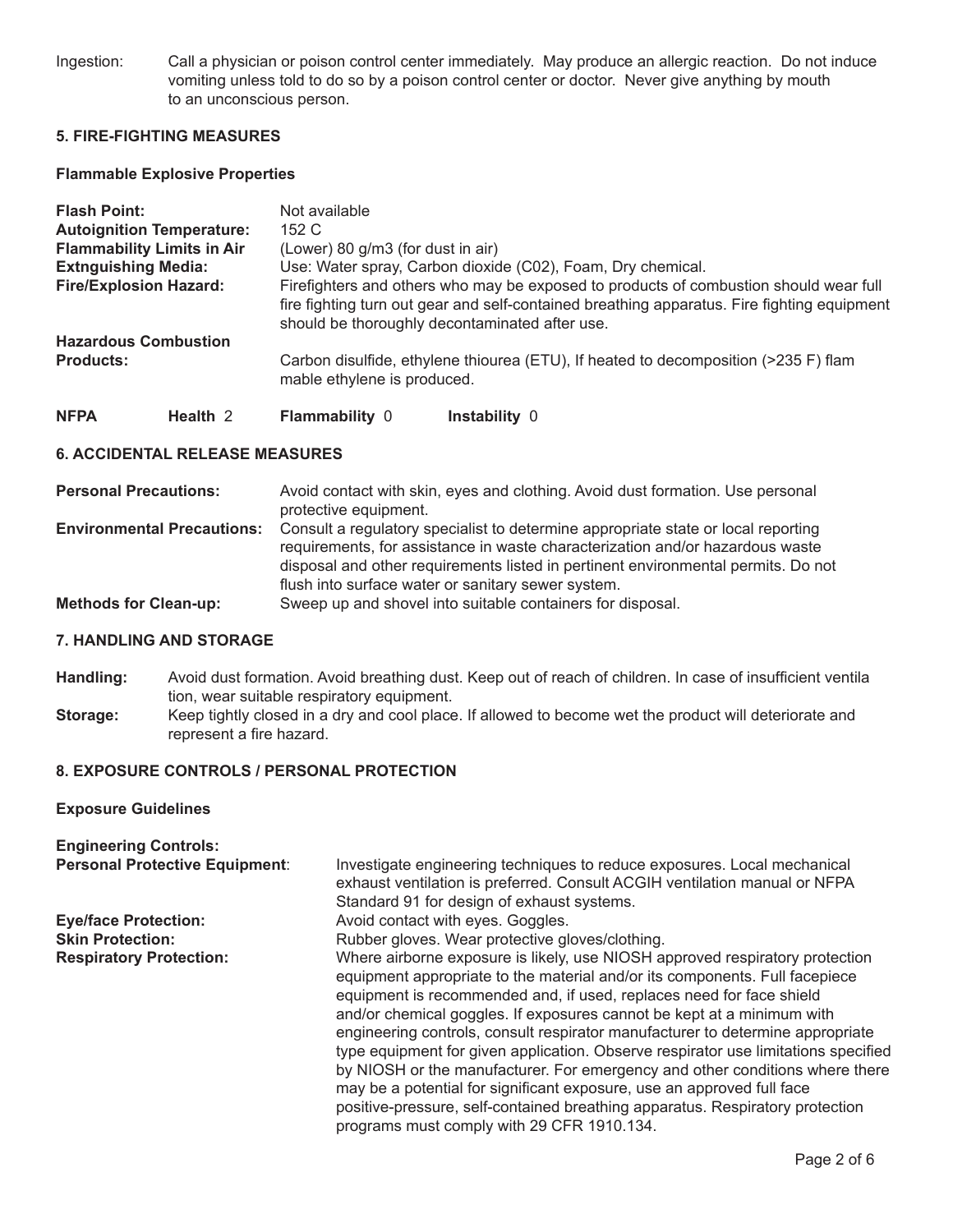**General Hygiene Considerations:** Users should: \* Wash hands before eating, drinking, chewing gum, using tobacco or using the toilet. \* Remove clothing/PPE immediately if pesticide gets inside, then wash thoroughly and put on clean clothing. \* Remove PPE immediately after handling this product. Wash the outside of gloves before removing. As soon as possible, wash thoroughly and change into clean clothing.

#### **9. PHYSICAL AND CHEMICAL PROPERTIES**

| Appearance:                 | Yellow                          |
|-----------------------------|---------------------------------|
| <b>Physical State</b>       | Powder                          |
| <b>Boiling Point/Range:</b> | Not Applicable                  |
| <b>Specific Gravity:</b>    | (Water = 1) 0.35 to 0.50 g./cc. |
| <b>Evaporation Rate:</b>    | Not available                   |
| <b>Vapor Density:</b>       | Not available                   |
| <b>Viscosity:</b>           | Not available                   |
| <b>Bulk Density:</b>        | $0.59$ g/ml                     |
| <b>Percent Volatiles:</b>   | Not available                   |
| Odor:                       | Slight Rotten egg-like          |
| pH:                         | (1 solution); approx 7          |
| <b>Melting Point/Range:</b> | Decomposes before melting       |
| <b>Solubility:</b>          | Dispersible in water            |
| Vapor pressure:             | Not available                   |
| <b>VOC Content:</b>         | Not available                   |
| <b>Molecular Weight:</b>    | Not available                   |

#### **10. STABILITY AND REACTIVITY**

| Stability:                                      | Stable under recommended storage conditions                            |
|-------------------------------------------------|------------------------------------------------------------------------|
| <b>Conditions to Avoid:</b>                     | Protect from water                                                     |
| <b>Incompatible Materials:</b>                  | Strong acids. Strong oxidizing agents. Water quaternary ammonium salts |
| <b>Hazardous Decomposition Products:</b>        | Oxides of carbon and nitrogen                                          |
| <b>Possibility of Hazardous Polymerization:</b> | Hazardous polymerisation does not occur                                |

#### **11. TOXICOLOGICAL INFORMATION**

#### **Acute Toxicity**

| <b>Product Information</b> | Mancozeb 80:                                                                                  |  |  |
|----------------------------|-----------------------------------------------------------------------------------------------|--|--|
|                            | Acute oral LD50 (rat) = $>$ 5.0 g/kg                                                          |  |  |
|                            | Acute dermal LD50 (rabbit) = $>2.0$ g/kg                                                      |  |  |
|                            | Acute inhalation LC50 (rat) = > 5.2 mg/L air 4 hr                                             |  |  |
|                            | Skin irritation (rabbit) = slightly irritating                                                |  |  |
| <b>Chronic Toxicity</b>    |                                                                                               |  |  |
| Carcinogenicity            | The information below indicates whether any agency has listed any ingredient as a carcinogen. |  |  |
|                            |                                                                                               |  |  |
|                            |                                                                                               |  |  |

| <b>Chemical Name</b> | <b>ACGIH</b> | <b>IARC</b> | <b>NTP</b>             | <b>OSHA</b> |
|----------------------|--------------|-------------|------------------------|-------------|
| Ethylene thiourea    |              | Group 3     | Reasonably Anticipated |             |

#### **IARC: (International Agency for Research on Cancer)**

A trace contaminant, Ethylene thiourea (ETU) a breakdown product of Maneb, has been catergorized as a probable humancarcinogen by NTP. Page 3 of 6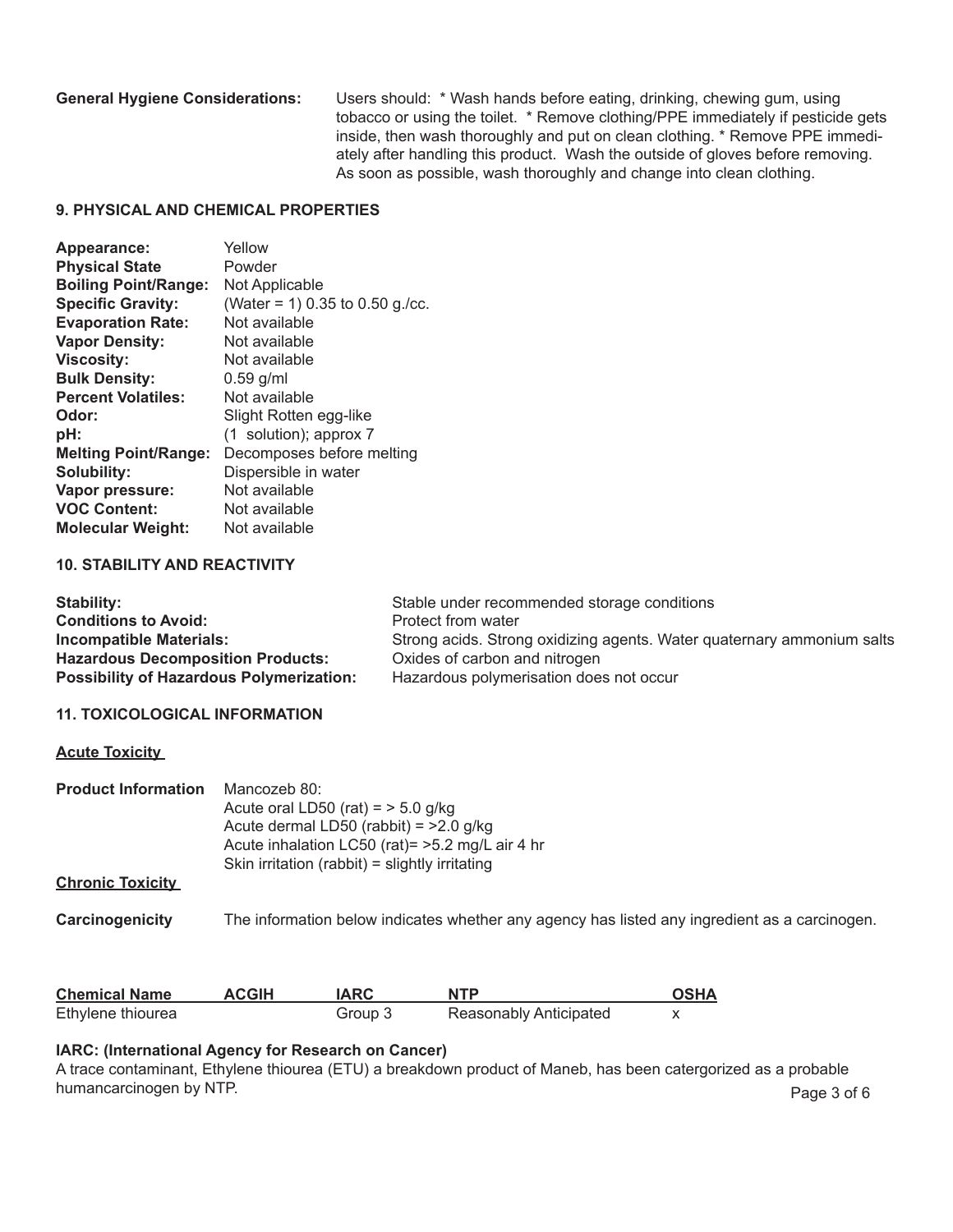#### **12. ECOLOGICAL INFORMATION**

**Ecotoxicity**

Chem Fate:. No information available.

#### **13. DISPOSAL CONSIDERATIONS**

| <b>Waste Disposal Method</b><br><b>Contaminated Packaging</b> | Dispose of contents/container in accordance with local regulation. Pesticide wastes are<br>acutely hazardous. Improper disposal of excess pesticide or rinsate is a violation<br>of Federal law. If the wastes cannot be disposed of by use or according<br>to label instructions, contact your State Pesticide or Environmental Control Agency, or the<br>Hazardous Waste representative at the nearest EPA Regional Office for guidance.<br>Empty containers should be taken for local recycling, recovery or waste disposal. |
|---------------------------------------------------------------|---------------------------------------------------------------------------------------------------------------------------------------------------------------------------------------------------------------------------------------------------------------------------------------------------------------------------------------------------------------------------------------------------------------------------------------------------------------------------------------------------------------------------------|
| <b>14. TRANSPORT INFORMATION</b>                              |                                                                                                                                                                                                                                                                                                                                                                                                                                                                                                                                 |
| <u>DOT</u>                                                    | When shipped domestically by highway in non-bulk containers this product can be<br>shipped as not regulated. When shipped in bulk, by vessel, or internationally use<br>the IMDG shipping description:                                                                                                                                                                                                                                                                                                                          |
| <u>ICAO</u>                                                   |                                                                                                                                                                                                                                                                                                                                                                                                                                                                                                                                 |
| UN-No                                                         | <b>UN3077</b>                                                                                                                                                                                                                                                                                                                                                                                                                                                                                                                   |
| <b>Proper Shipping Name</b>                                   | Environmentally hazardous substance, solid, n.o.s mancozeb                                                                                                                                                                                                                                                                                                                                                                                                                                                                      |
| <b>Hazard Class</b>                                           | 9                                                                                                                                                                                                                                                                                                                                                                                                                                                                                                                               |
| <b>Packing Group</b>                                          | PG III                                                                                                                                                                                                                                                                                                                                                                                                                                                                                                                          |
| <u>IATA </u>                                                  |                                                                                                                                                                                                                                                                                                                                                                                                                                                                                                                                 |
| <b>UN-No</b>                                                  | 3077                                                                                                                                                                                                                                                                                                                                                                                                                                                                                                                            |
| <b>Proper Shipping Name</b>                                   | Environmentally hazardous substances, solid, n.o.s. mancozeb                                                                                                                                                                                                                                                                                                                                                                                                                                                                    |
| <b>Hazard Class</b>                                           | 9                                                                                                                                                                                                                                                                                                                                                                                                                                                                                                                               |
| <b>Packing Group</b>                                          | PG III                                                                                                                                                                                                                                                                                                                                                                                                                                                                                                                          |
| <b>ERG Code</b>                                               | 9L                                                                                                                                                                                                                                                                                                                                                                                                                                                                                                                              |
| <b>IMDG/IMO</b>                                               |                                                                                                                                                                                                                                                                                                                                                                                                                                                                                                                                 |
| <b>Proper Shipping Name</b>                                   | Environmentally hazardous substances, solid, n.o.s. (Mancozeb)                                                                                                                                                                                                                                                                                                                                                                                                                                                                  |
| <b>Hazard Class</b>                                           | 9                                                                                                                                                                                                                                                                                                                                                                                                                                                                                                                               |
| <b>UN-No</b>                                                  | 3077                                                                                                                                                                                                                                                                                                                                                                                                                                                                                                                            |
| <b>Packing Group</b>                                          | <b>PG III</b>                                                                                                                                                                                                                                                                                                                                                                                                                                                                                                                   |
| <b>Marine pollutant</b>                                       | This product contains a chemical which is listed as a marine pollutant according to<br><b>IMDG/IMO</b>                                                                                                                                                                                                                                                                                                                                                                                                                          |

### **15. REGULATORY INFORMATION**

#### **International Inventories**

| <b>Chemical Name</b>                          | <b>TSCA</b> | <b>DSI</b> | <b>NDSI</b> | <b>EINECS/</b><br><b>ELINCS</b> | <b>ENCS</b>                  | <b>CHINA</b> | KECI       | <b>AICS</b> |
|-----------------------------------------------|-------------|------------|-------------|---------------------------------|------------------------------|--------------|------------|-------------|
| Sodium lauryl sulfate                         | Present     |            |             |                                 | $(2) - 1679$<br>$(2) - 1675$ | X            | KE-21884 X |             |
| Zinc manganese ethylenebis<br>dithiocarbamate |             |            |             |                                 | $(2)-2127$<br>$(2) - 1841$   |              | KE-13636 X |             |
| Ethylene thiourea                             | Present     |            |             |                                 | $(5)-423$                    | X            | KE-20941 X |             |

#### **USA Federal Regulations**

#### **SARA 313:**

|                      |         |           | Section 313 of Title III of the Superfund Amendments and Reauthorization Act of 1986 (SARA) - Yes |             |
|----------------------|---------|-----------|---------------------------------------------------------------------------------------------------|-------------|
| <b>Chemical Name</b> | CAS-No  | Weight %  | SARA 313 - Threshold Values                                                                       |             |
| Ethylene thiourea    | 96-45-7 | $0 - 0.5$ | 0.1                                                                                               | Page 4 of 6 |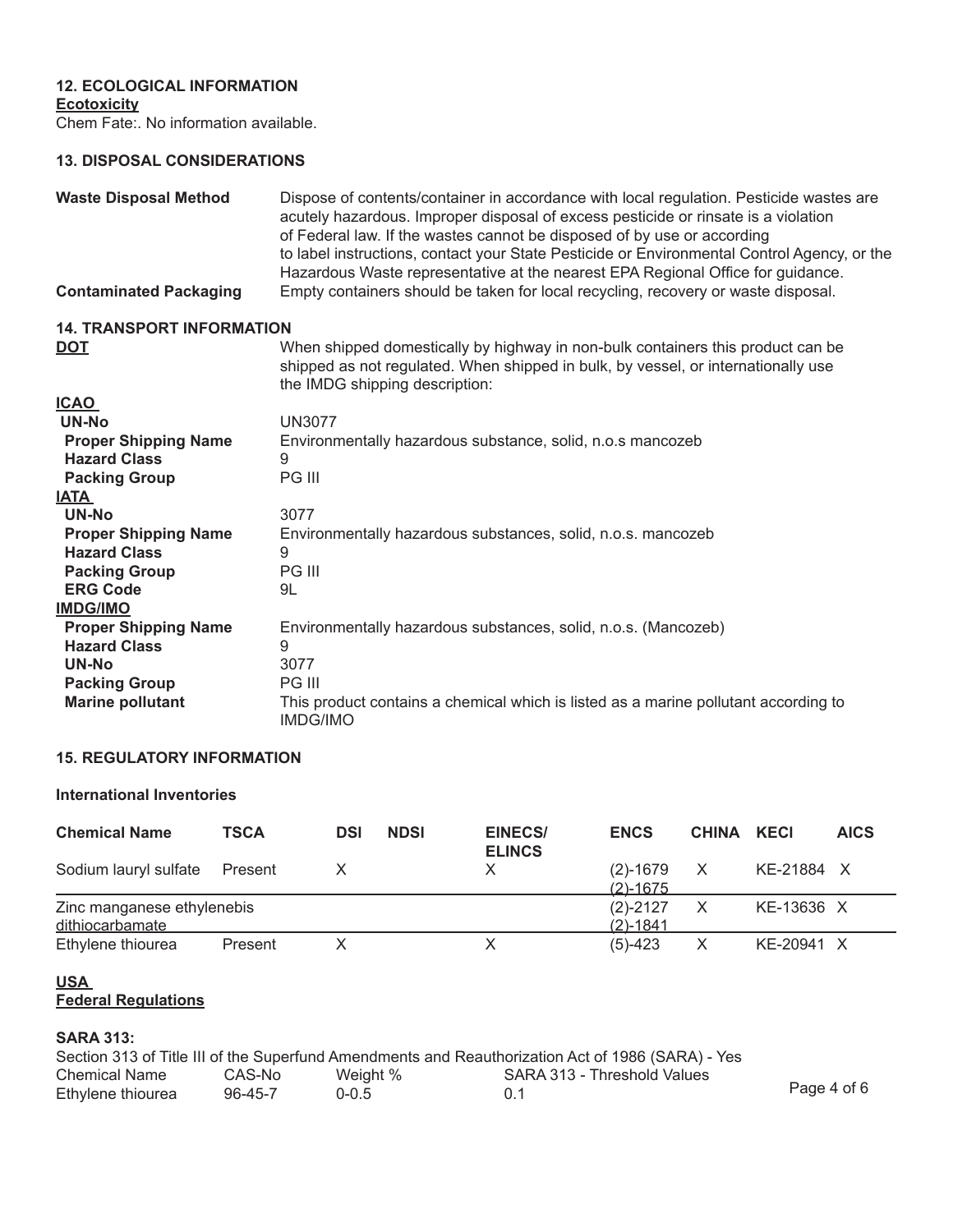| SARA 311/312 Hazardous Categorization<br><b>Chronic Health Hazard</b><br><b>Acute Health Hazard</b><br><b>Fire Hazard</b><br><b>Sudden Release of Pressure Hazard</b> No<br><b>Reactive Hazard</b> |                                       |                            | Yes<br>Yes<br><b>No</b><br>No |                               |              |                               |                      |                                                                                  |
|----------------------------------------------------------------------------------------------------------------------------------------------------------------------------------------------------|---------------------------------------|----------------------------|-------------------------------|-------------------------------|--------------|-------------------------------|----------------------|----------------------------------------------------------------------------------|
| <b>Clean Water Act</b><br>Clean Air Act, Section 112 Hazardous Air Pollutants (HAPs) (see 40 CFR 61)<br>This product contains the following HAPs:                                                  |                                       |                            |                               |                               |              |                               |                      |                                                                                  |
| <b>Chemical Name</b>                                                                                                                                                                               | <b>CAS-No</b>                         |                            |                               |                               |              |                               | <b>Depletors</b>     | Weight % HAPS data VOC Chemicals Class 1 Ozone Class 2 Ozone<br><b>Depletors</b> |
| Zinc manganese<br>ethylenebis<br>dithiocarbamate                                                                                                                                                   | 8018-01-7                             |                            | 80                            |                               |              |                               |                      |                                                                                  |
| Ethylene thiourea                                                                                                                                                                                  | 96-45-7                               |                            | $0 - 0.5$                     |                               |              |                               |                      |                                                                                  |
| <b>CERCLA</b>                                                                                                                                                                                      | <b>Component</b><br>$96-45-7$ (0-0.5) | Ethylene thiourea          |                               | <b>RQ</b><br>10 <sub>lb</sub> |              |                               |                      |                                                                                  |
| <b>RCRA</b><br>Component<br>Ethylene thiourea<br>96-45-7 (0-0.5)                                                                                                                                   |                                       |                            | <b>RCRA - D Series Wastes</b> |                               |              | <b>RCRA - P Series Wastes</b> | U116                 | <b>IRCRA - U Series Wastes</b>                                                   |
| <b>State Regulations</b><br><b>California Proposition 65</b><br>This product contains the following Proposition 65 chemicals:                                                                      |                                       |                            |                               |                               |              |                               |                      |                                                                                  |
| <b>Chemical Name</b><br>Zinc manganese ethylenebis<br>dithiocarbamate                                                                                                                              |                                       | <b>CAS-No</b><br>8018-01-7 |                               | Category<br>Carcinogen        | Carcinogen   | <b>California Prop. 65</b>    |                      |                                                                                  |
| Ethylene thiourea                                                                                                                                                                                  |                                       | 96-45-7                    |                               | Carcinogen                    | Carcinogen   | Developmental                 |                      |                                                                                  |
| <b>State Right-to-Know</b><br><b>Chemical Name</b><br>Zinc manganese ethylenebis<br>dithiocarbamate                                                                                                | <b>Massachusetts</b>                  |                            |                               | <b>New Jersey</b>             | Pennsylvania |                               | <b>Illinois</b><br>X |                                                                                  |
| Ethylene thiourea                                                                                                                                                                                  | X                                     |                            |                               | $\mathsf{X}$                  |              | X                             | $\mathsf{X}$         |                                                                                  |
| <b>International Regulations</b><br><b>Mexico - Grade</b>                                                                                                                                          | Not available                         |                            |                               |                               |              |                               |                      |                                                                                  |
| Component<br>Zinc manganese ethylenebis<br>dithiocarbamate<br>8018-01-7 (80)                                                                                                                       |                                       | Category<br>Carcinogen     | Carcinogen Status             |                               |              | <b>Exposure Limits</b>        |                      |                                                                                  |
| Ethylene thiourea<br>96-45-7 (0-0.5)                                                                                                                                                               |                                       | Carcinogen                 |                               |                               |              |                               |                      |                                                                                  |
| Canada                                                                                                                                                                                             |                                       |                            |                               |                               |              |                               |                      |                                                                                  |

This product has not been classified under the hazard criteria of the Controlled Products Regulations (CPR)

#### **WHMIS Hazard Class**

Not determined